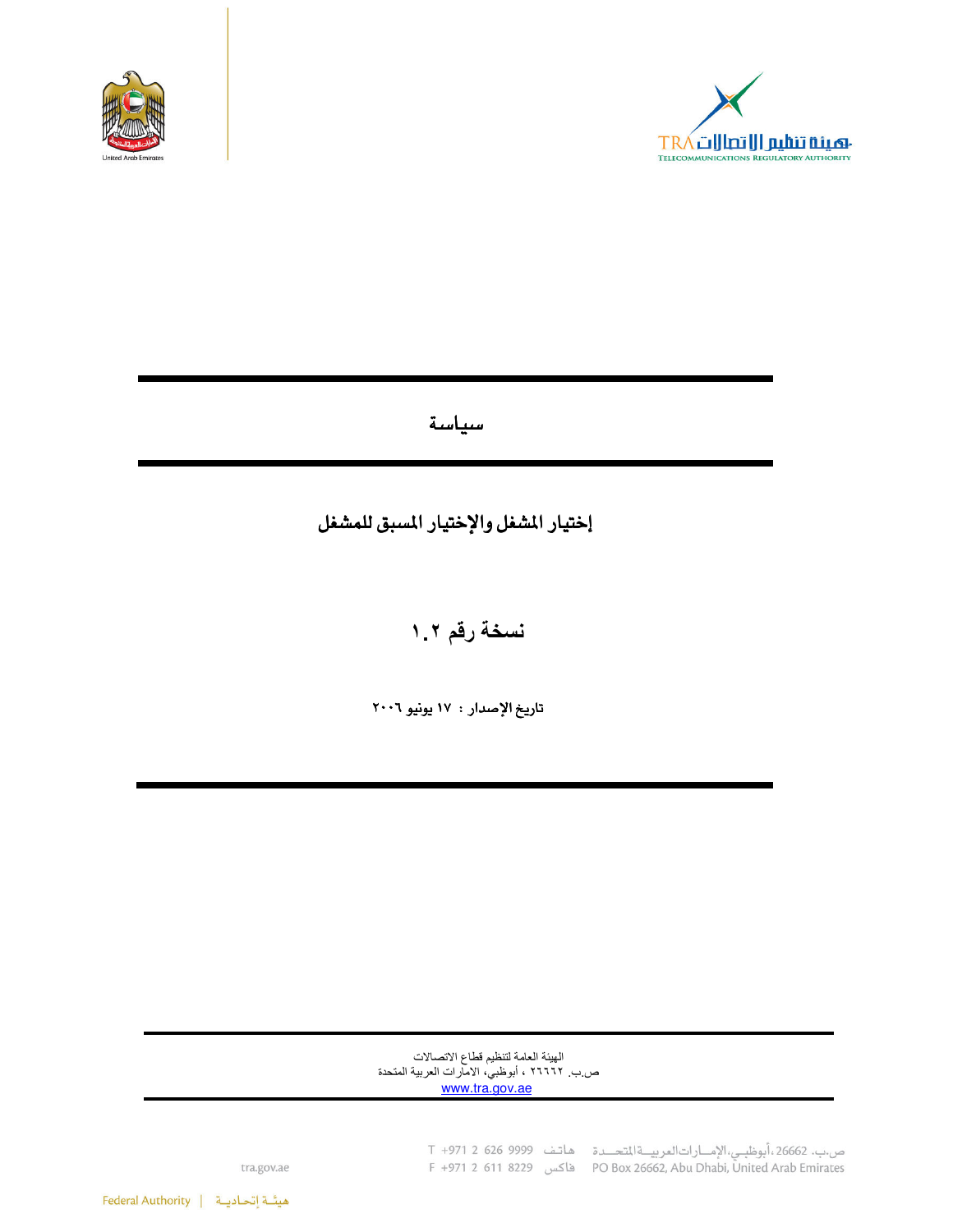



سياسة – ا**ختيار المشغل والاختيار المسبق للمشغل** نسخة رقم١٠٠ تاريخ الإصدار ١٧ يونيو ٢٠٠٦.

## ضبط التعديلات

| سبب التعديل                                    | تاريخ الإصدار | النسخة |
|------------------------------------------------|---------------|--------|
| التغييرات الإدارية                             | ۱۷ یونیو ۲۰۰٦ | ۲.۱    |
| تغييرات إدارية نشمل إعادة صياغة وإلغاء لعبارات | ۳ يوليو ۲۰۰۵  |        |
| تشير إلى نزويد خدمة اختيار المشغل والاختيار    |               |        |
| المسبق للمشغل على المكالمات المحلية للهاتف     |               |        |
| المنتقل.                                       |               |        |
|                                                | ۳۰ ایریل ۲۰۰۰ |        |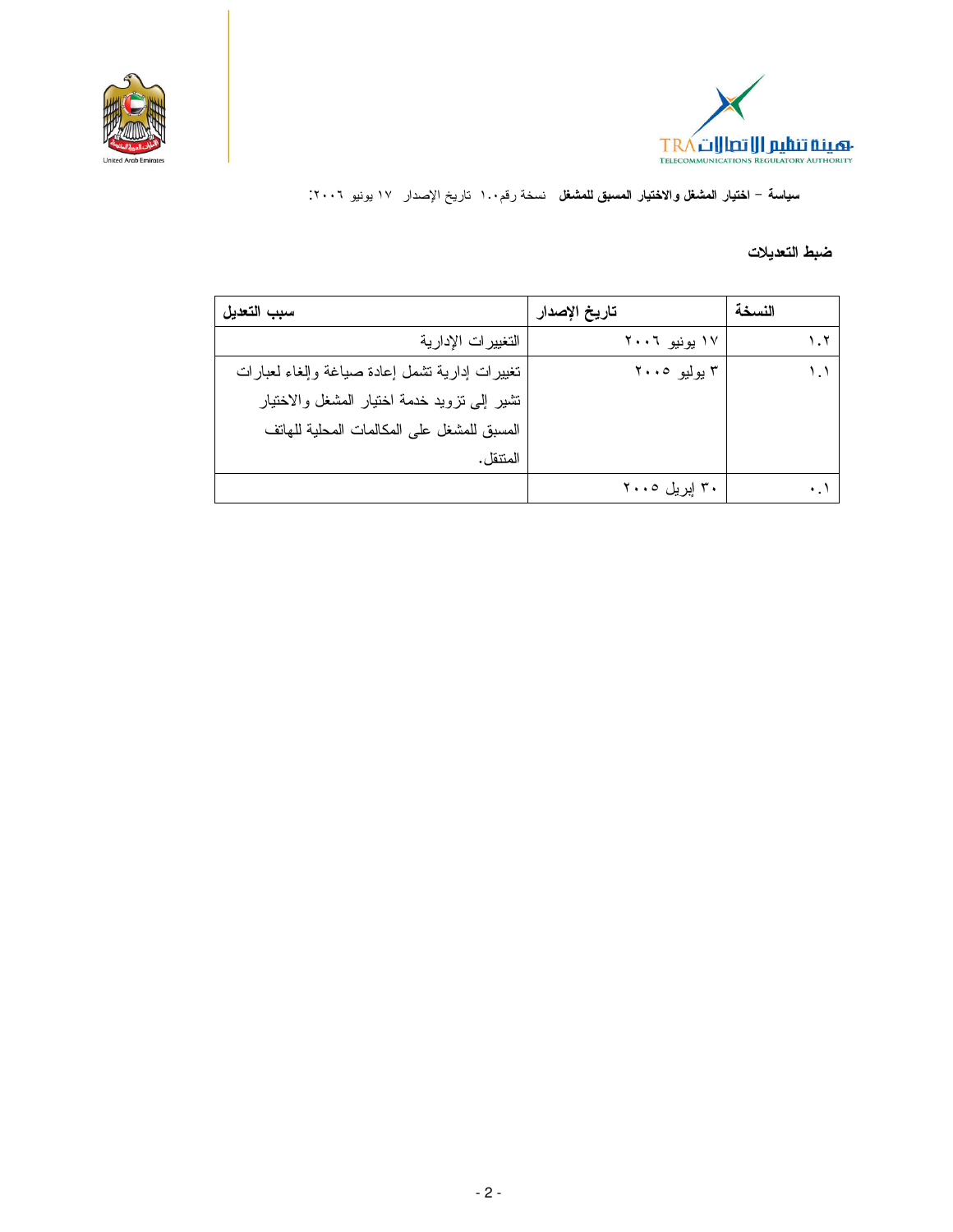



سياسة – اختيار المشغل والاختيار المسبق للمشغل فسخة رقم١٠٠ تاريخ الإصدار ١٧ يونيو ٢٠٠٦.

## ١ . السياسة المتعلقة باختبار المشغل والإختبار المسبق للمشغل

قررت الهيئة أن مشتركي الخدمات الهاتفية الثابتة سيتمتعون بإمكانية اختيار مزود الخدمة للمكالمات الهاتفية الثابتة الوطنبة والدولبة.

قررت الهيئة أن مشتركي خدمات الهاتف المنتقل سيتمتعون بإمكانية اختيار مزود الخدمة للمكالمات الهانفية المتنقلة الدولية في الوقت و الأسلوب الذي تحدده الهيئة. ستقوم الهيئة بتعديل هذه الوثيقة لتحقيق هذا الهدف في حينه.

قررت الهيئة أنها لن تسمح بالممارسات غير المناسبة من قبل المرخص لهم للاحتفاظ بالزبائن و/أو إعاقتهم من تغيير مزود الخدمة، وعليه فإن على المرخص لهم أن يقوموا بتطبيق كل ما يلزم لتحقيق هذه الخيارات. سيشمل تطبيق هذه الإجراءات عدم فرض الشروط، بما في ذلك نلك المنعلقة بالأسعار ، التي من الممكن أن نعيق الزبائن من نغيير مزود الخدمة.

سيتمكن المشتركون من اختيار مزودي الخدمة عن طريق تقديم طلب خطي أو أية وسيلة أخرى توافق عليها الهيئة.

في حال قيام أي مرخص له بتحويل مشترك لمزود خدمة آخر دون موافقة مسبقة من المشترك، فسيتعرض هذه المرخص له لمجموعة من الإجراءات التي تحددها الهيئة.

٢ . الربط لاختيار المشغل والاختيار المسبق للمشغل

لغايات تسهيل تطبيق هذه السياسة، وفي حدود نوفر الإمكانية الفنية والجدوى الاقتصادية والتي ستحددها الهيئة، يتعين على جميع المرخص لهم توفير خدمات اختيار المشغل والاختيار المسبق للمشغل للمرخص لهم الأخرين بالأسلوب الموضح بتعليمات الهيئة للربط وتعديلاتها.

يتعين على المرخص لهم التأكد من أن الأجهزة العاملة على شبكاتهم تمتلك الامكانيات الفنية التشغيلية اللازمة لتطبيق اختيار المشغل والاختيار المسبق للمشغل بالأسلوب الذي تحدده الهيئة.

يتعين على المرخص لهم التعاون في المجالات الفنية المرتبطة بتطبيق اختيار المشغل والاختيار المسبق للمشغل ، كتحديد وجهة المكالمات والمكالمات لأرقام غير جغرافية ومكالمات الطوارئ ومكالمات خدمات القيمة المضافة ومكالمات خدمات الدليل وغيرها.